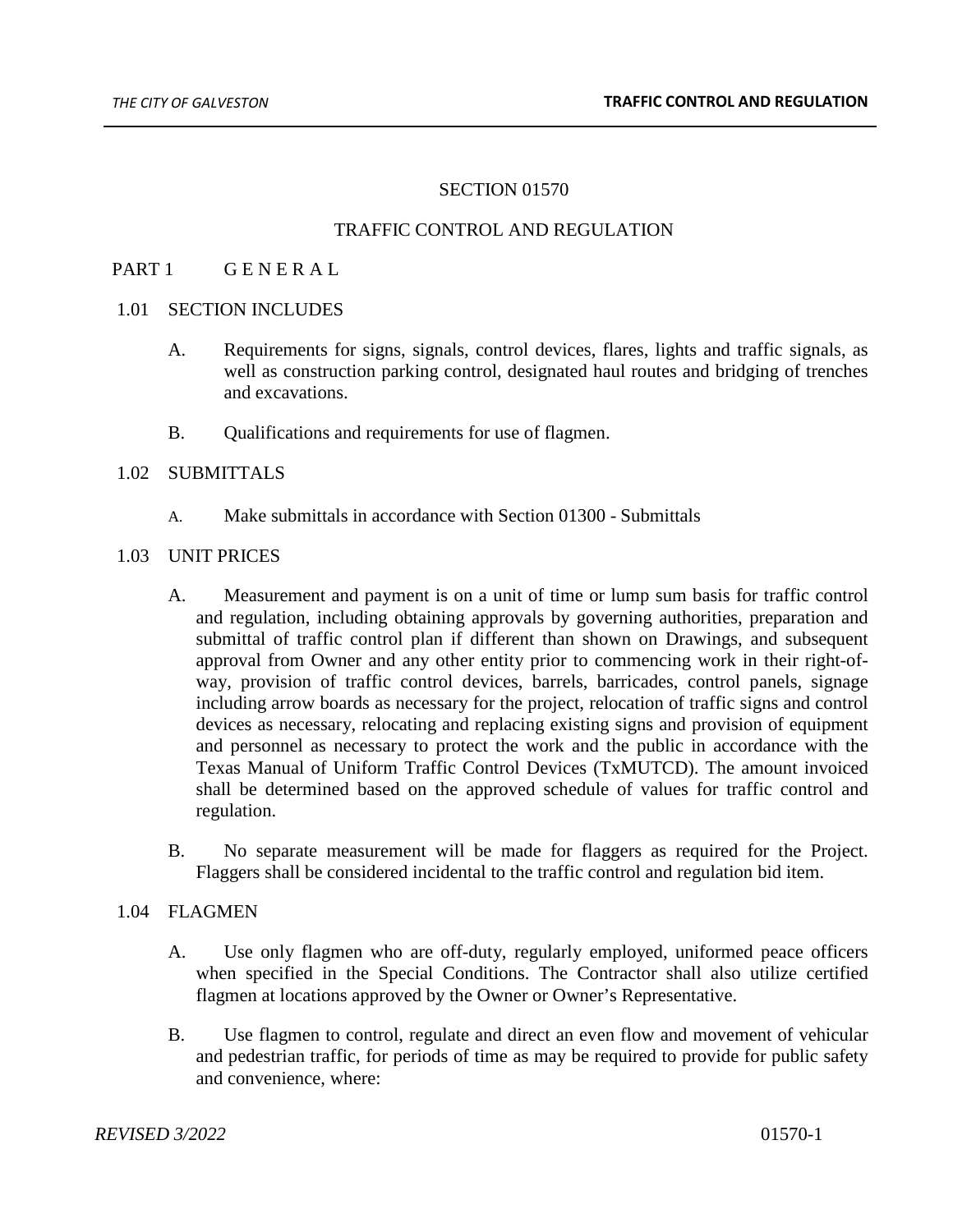- 1. Where multi-lane vehicular traffic must be diverted into single-lane vehicular traffic.
- 2. Where vehicular traffic must change lanes abruptly.
- 3. Where construction equipment either enters or crosses vehicular traffic lanes and walks.
- 4. Where construction equipment may intermittently encroach on vehicular traffic lanes and unprotected walks and crosswalks.
- 5. Where traffic regulation is needed due to rerouting of vehicular traffic around the work site.
- 6. Where construction activities might affect public safety and convenience.
- C. The use of flagmen is for the purpose of assisting in the regulation of traffic flow and movement, and does not in any way relieve the contractor of full responsibility for taking such other steps and provide such other flagmen or personnel as the Contractor may deem necessary to protect the work and the public, and does not in any way relieve the Contractor of his responsibility for any damage for which he would otherwise be liable.

Flagmen shall be used and maintained at such points for such periods of time as may be required to provide for the public safety and convenience of travel.

#### PART 2 PRODUCTS

#### 2.01 SIGNS, SIGNALS, AND DEVICES

- A. Comply with Texas State Manual on Uniform Traffic Control Devices (latest revision).
- B. Traffic Cones and Drums, Flares and Lights: As approved by local jurisdictions.

# PART 3 EXECUTION

#### 3.01 PUBLIC ROADS

- A. Abide by laws and regulations of governing authorities when using public roads. If the Contractor's work requires that public roads be temporarily impeded or closed, approvals shall be obtained from governing authorities and permits paid for before starting any work. Coordinate activities with the Owner's Representative.
- B. Give Owner's Representative one-week notice before implementing approved traffic control phases. Inform local businesses of impending traffic control activities.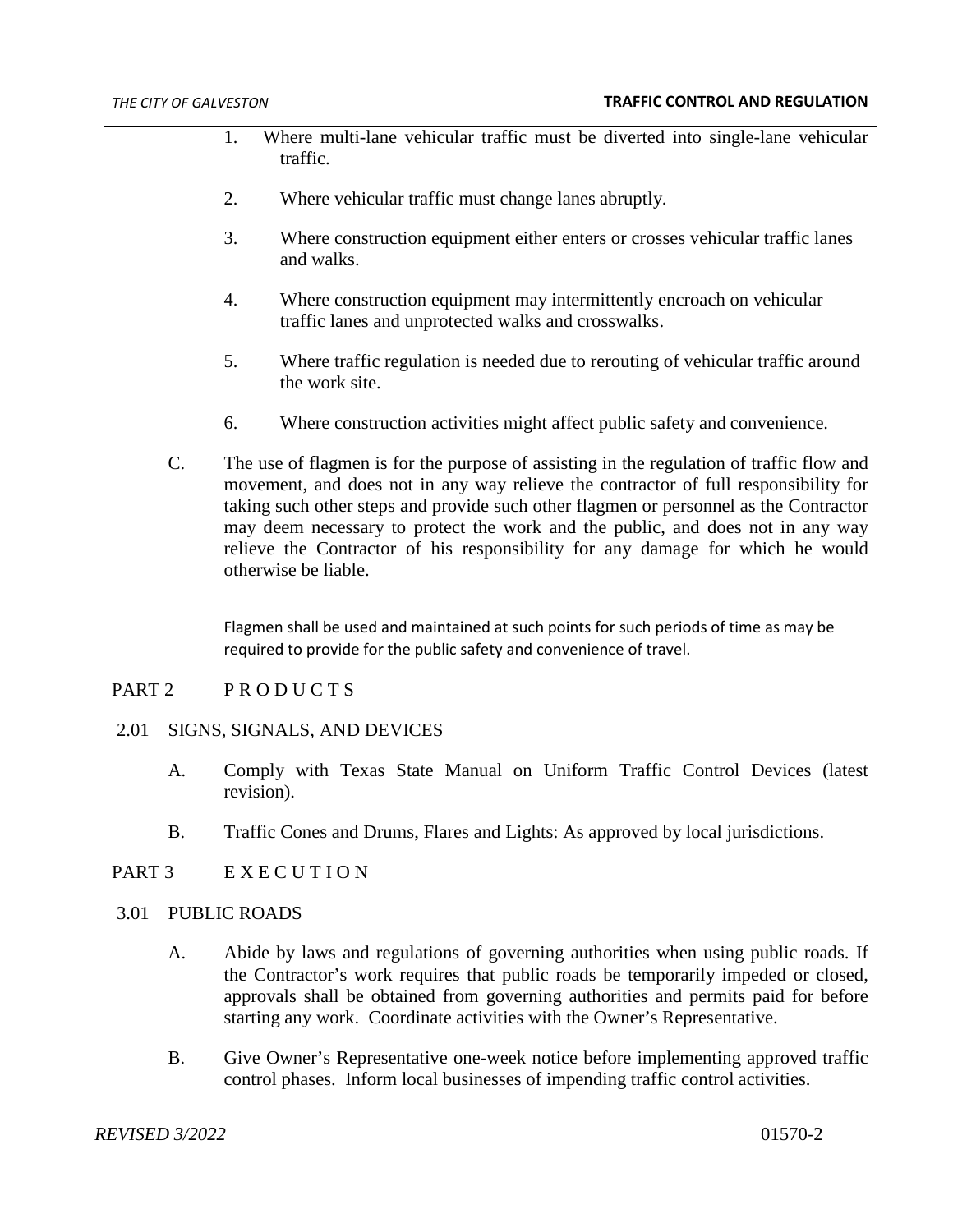- C. Notify police department, fire department, and local schools, churches, and businesses in writing a minimum of five business days prior to beginning work.
- D. Contractor shall maintain at all times a 10-foot-wide all-weather lane adjacent to work areas which shall be kept free of construction equipment and debris and shall be for the use of emergency vehicles, or as otherwise provided in the traffic control plan.
- E. Contractor shall not obstruct the normal flow of traffic from 7:00 a.m. to 9:00 a.m. and 4:00 p.m. to 6:00 p.m. on designated major arterials or as directed by the Owner's Representative.
- F. Contractor shall maintain local driveway access to residential and commercial properties adjacent to work areas at all times unless approved. Use all-weather materials approved by Owner's Representative to maintain temporary driveway access to commercial and residential driveways. The Contractor shall also give special consideration to maintain access by constructing temporary driveway pavement for schools, apartment complex, day care facilities, hospitals, clinics, retirement and assisted living facilities.
- G. To minimize the inconvenience to the public and to maintain better quality control, the total of all demolition, construction and testing activities cannot exceed 2-lanes in one direction (includes parking lane) for a total length of one-thousand (1,000) linear feet or three City Blocks in length, whichever is less.
- H. Cleanliness of Surrounding Streets:
	- 1. Keep streets used for entering or leaving the job area free of excavated material, debris, and any foreign material resulting from construction operations in compliance with applicable ordinances.
- I. Remove existing signage and striping that conflict with construction activities or that may cause driver confusion.
- J. Provide safe access for pedestrians along major cross streets.
- K. Alternate closures of cross streets so that two adjacent cross streets are not closed simultaneously.
- L. Do not close more than two consecutive esplanade openings at a time without prior approval from Owner's Representative.

# 3.02 CONSTRUCTION PARKING CONTROL

- A. Control vehicular parking to prevent interference with public traffic and parking, access by emergency vehicles, and the Owners's operations.
- B. Monitor parking of construction personnel's vehicles in existing facilities. Maintain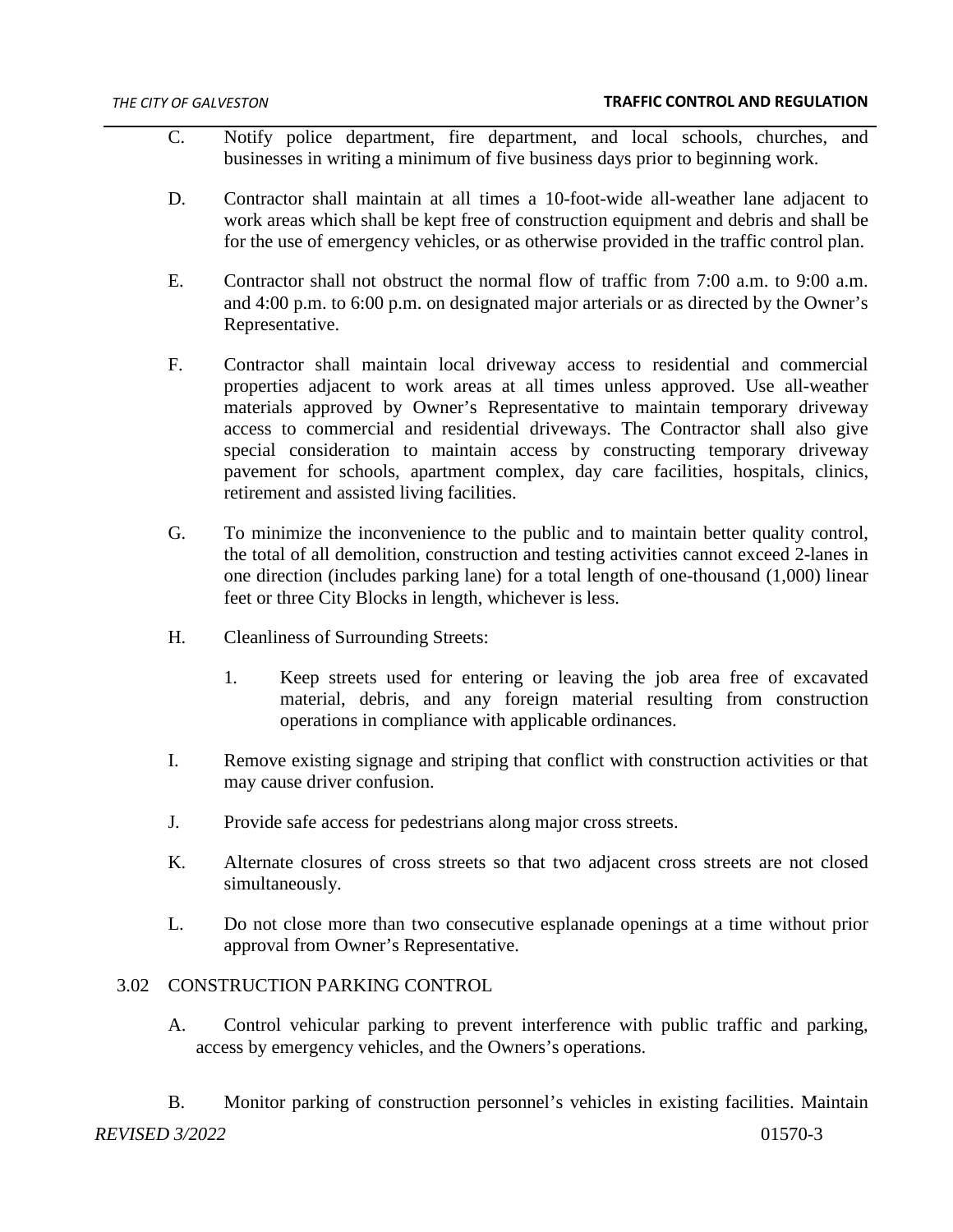vehicular access to and through parking areas.

C. Prevent parking on or adjacent to access roads or in non-designated areas.

# 3.03 FLARES AND LIGHTS

A. Provide lights during hours of low visibility to delineate traffic lanes and to guide traffic.

## 3.04 HAUL ROUTES

- A. Utilize haul routes designated by owner, authorities or shown on the Drawings for construction traffic.
- B. Confine construction traffic to designated haul routes.
- C. Provide traffic control at critical areas of haul routes to regulate traffic and minimize interference with public traffic.

# 3.05 TRAFFIC SIGNS AND SIGNALS

- A. Construct all necessary traffic control devices including but not limited to loop detectors, traffic signal conduits, traffic signal wiring and cross walk signals as shown on the plan drawings.
- B. Install traffic control devices at approaches to the site and on site, at crossroads, detours, parking areas, and elsewhere as needed to direct construction and affected public traffic.
- C. Relocate traffic signs and appurtenances as Work progresses to maintain effective traffic control.
- D. Unless otherwise approved by Owner's Representative, provide driveway signs with the name of business that can be accessed from the particular cross-over. Two signs will be required for each cross-over.
- E. Replace existing traffic control devices in the project area.
- F. Owner's Representative may direct Contractor to make adjustments to traffic control signage to eliminate driver confusion and maintain orderly traffic flow during construction at no additional cost to the Owner.
- G. Repair or replace signal control devices, detectors or cables where damage occurred due to Contractors construction efforts or operation of equipment related to paving repairs or removal.

# 3.06 BRIDGING TRENCHES AND EXCAVATIONS

#### *REVISED 3/2022* 01570-4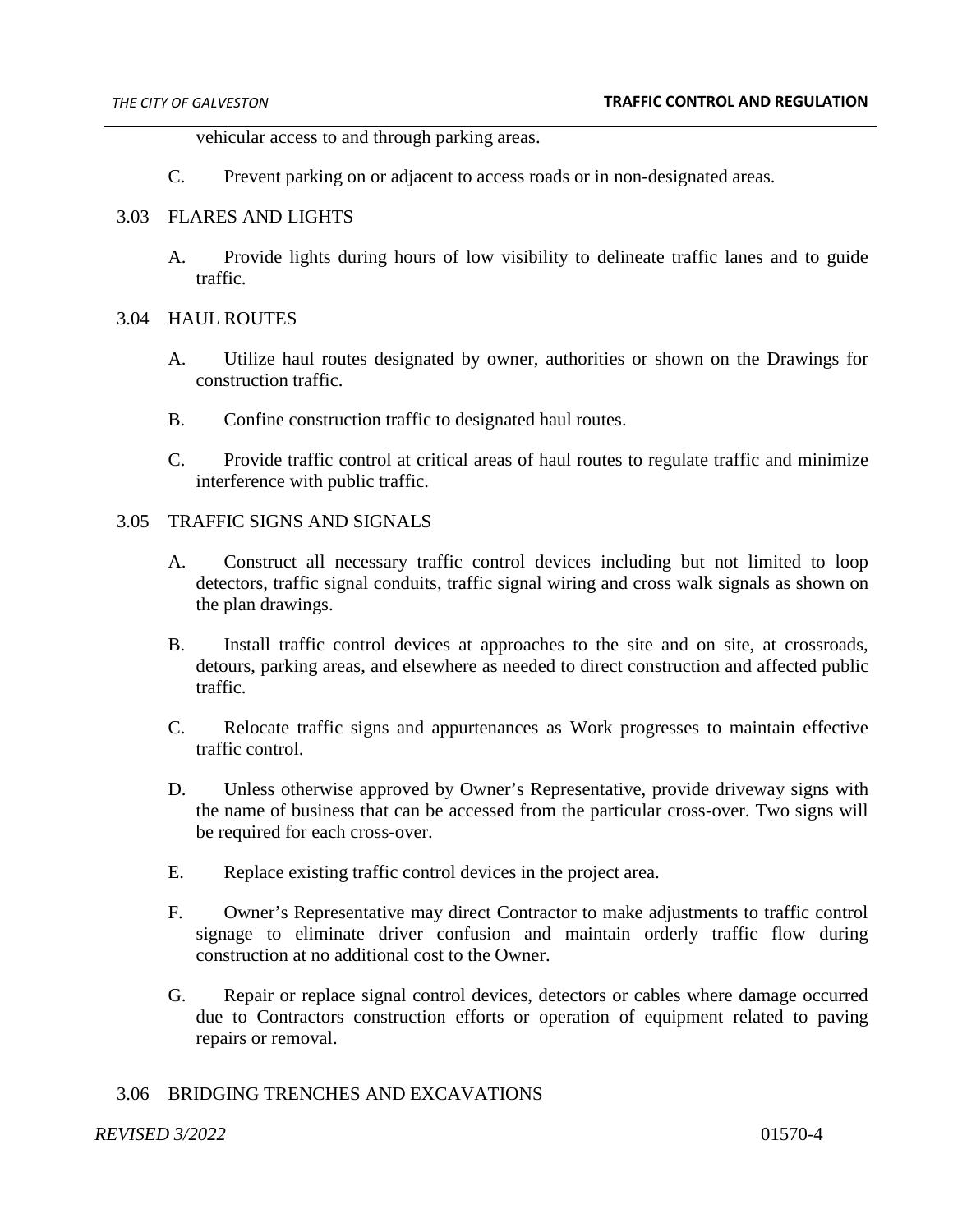- A. Whenever necessary, bridge trenches and excavation to permit an unobstructed flow of traffic. Provide steel plates that can be laid across construction areas and major drives of commercial businesses.
- B. Secure bridging against displacement by using adjustable cleats, angles, bolts or other devices whenever bridge is installed:
	- 1. On an existing bus route;
	- 2. When more than five percent of daily traffic is comprised of commercial or truck traffic;
	- 3. When more than two separate plates are used for the bridge; or
	- 4. When bridge is to be used for more than five consecutive days.
- C. Install bridging to operate with minimum noise.
- D. Adequately shore the trench or excavation to support bridge and traffic.
- E. Extend steel plates used for bridging a minimum of one foot beyond edges of trench or excavation. Use temporary paving materials (premix) to feather edges of plates to minimize wheel impact on secured bridging.
- F. Use steel plates of sufficient thickness to support H-20 loading, truck or lane that produces maximum stress.
- 3.07 REMOVAL
	- A. Remove equipment and devices when no longer required.
	- B. Repair damage caused by installation.
	- C. Remove post settings to a depth of 2 feet.

# 3.08 MAINTENANCE OF EQUIPMENT AND MATERIAL

- A. Designate individual to be responsible for maintenance of traffic handling around construction area. This individual must be accessible at all times to immediately correct any deficiencies in equipment and materials used to handle traffic, such as missing, damaged, or obscured signs, drums, barricades, or pavement markings. Give name, address and telephone number of designated individual to the Owner's Representative.
- B. Make daily inspections of signs, barricades, drums, lamps and temporary pavement markings to verify that these are visible, and in good working order, and in conformance with TxDOT or any other entity. When not in conformance immediately bring equipment and materials into conformance by replacement, repair, cleaning, relocation, and/or